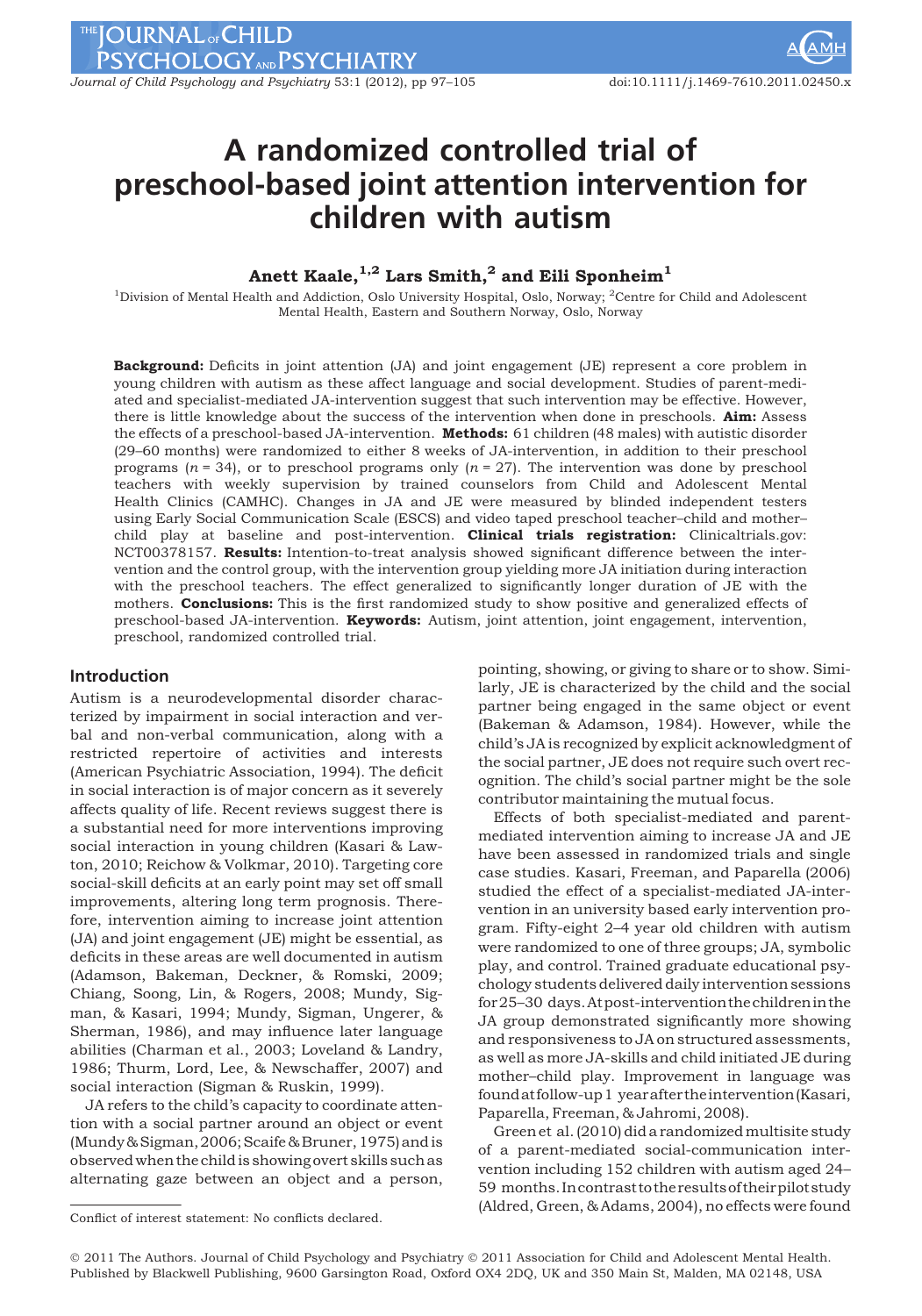on autistic symptoms or language. However, significant effects were reported on child communication initiations, parent synchronous responses, and shared attention. For child communication initiation, results for JA-skills, requesting, and verbalization were reported combined. The gains reported did not appear to generalize beyond the parent–child dyad in the time frame of the study assessment. Further, effects on JE and responsiveness to JA were found in younger children (21–36 months) following a waitlistcontrol randomized study (Kasari, Gulsrud, Wong, Kwon, & Locke, 2010). However, recent results reported from a parent-mediated intervention study, based on the manual developed by Drew et al. (2002) showed no effects (Oosterling et al., 2010). Positive effects on JA were found in small single case studies including 3–5 young children utilizing specialistmediated (Taylor & Hoch, 2008; Whalen & Schreibman, 2003) and parent-mediated JA-intervention (Schertz & Odom, 2007; Vismara & Lyons, 2007).

Altogether the above-mentioned studies suggest that both parent-mediated and specialist-mediated JA-intervention can be effective. In contrast there is still a dearth of knowledge about the success of JA-intervention when implemented in preschool. Except for one small single case study, showing the effect of a preschool-based JA-intervention (Jones, Carr, & Feeley, 2006), little is known. Increased knowledge in this area is important because of (a) limited availability of specialist-mediated intervention, (b) restrictions in time available for parents to be involved in the intervention, and (c) improved benefit of available preschool time. Further, information about for whom the intervention works is needed. Age and IQ have previously been suggested to influence intervention outcome (Harris & Handleman, 2000). Different program philosophies (e.g., applied behavioral analysis (ABA) vs. eclectic approach) might also moderate the effect of more targeted social-skill interventions.

In order to expand the knowledge of effective interventions, we utilized a randomized controlled trial to see whether a preschool-based JA-intervention would increase JA-skills and JE in young children with autism. Two hypotheses were examined: (a) The children in the intervention group would show superior JA and JE compared to the children in the control group. (b) The effect would generalize to the interaction with the mothers. In addition, we explored possible moderating effects of cognitive level, language age, chronological age, and type of program philosophy (ABA or eclectic).

## Method

#### Design

This study reports on baseline and post-intervention data collected in a randomized controlled trial with balanced allocation (1:1). Participants were randomized

either to the intervention group ( $n = 34$ ), receiving JAintervention in addition to ordinary preschool program, or to the control group  $(n = 27)$ , receiving ordinary preschool program only. Figure 1 shows the participant flow through the trial.

## **Participants**

Children meeting the inclusion criteria of (a) a chronological age of 24–60 months, (b) a confirmed ICD-10 diagnosis of childhood autism, and (c) attendance in preschool, were identified from October 2006 to August 2008 by 10 Child and Adolescent Mental Health Clinics (CAMHC) in East and West Norway, and invited to participate in the study. Exclusion criteria were (a) central nervous system disorders (e.g., epilepsy, cerebral palsy), and (b) non-Norwegian speaking parents. Two parents and two preschools declined participation due to conflicting programs. The final sample included 61 children. All were diagnosed with childhood autism by a multi disciplinary CAMHC team based on a comprehensive clinical evaluation. Forty-nine children (80%) were tested with ADOS (Lord et al., 2000) and/or ADI-R (Lord, Rutter, & Le Couteur, 1994). Missing ADOS/ADI-R was due to site diagnostics practice, not child characteristics. No children withdrew from the study. Table 1 summarizes descriptive sample information.

#### Power

A sample size of 60 was determined from a priori power analysis assuming a clinically significant group differences at measures of language at follow-up 1 year. The analysis was based on preliminary results from Kasari et al. (2008). Given the sample size of 61 in the present study, a group difference in JE of 15% (SD 20%) and JA of 1 (SD 1.4) at post-intervention could be detected with a two-sided 5% significance level and a power of 80%.

#### Randomization

Randomization; not stratified for any child or preschool characteristics, was undertaken by the first author (AK) after the baseline assessment. It was based on a concealed randomization list generated prior to study start by an independent statistician. The list had one row with random blocks of four (e.g., AABB, BABA, ABBA, ...;  $A =$  intervention and  $B =$  control) for each CAMHC involved in the study. The block system was generated to ensure distribution to both intervention and control group at all CAMHC.

## Masking

Testers, parents, preschool staff, and counselors were blind to allocation status at baseline. The testers were independent of the research group. All video coding was done by research assistants blind to study purpose, group allocation and testing order.

#### Assessment procedure

Baseline assessment was done during 1 day at the local CAMHC by one of two independent testers. Measures of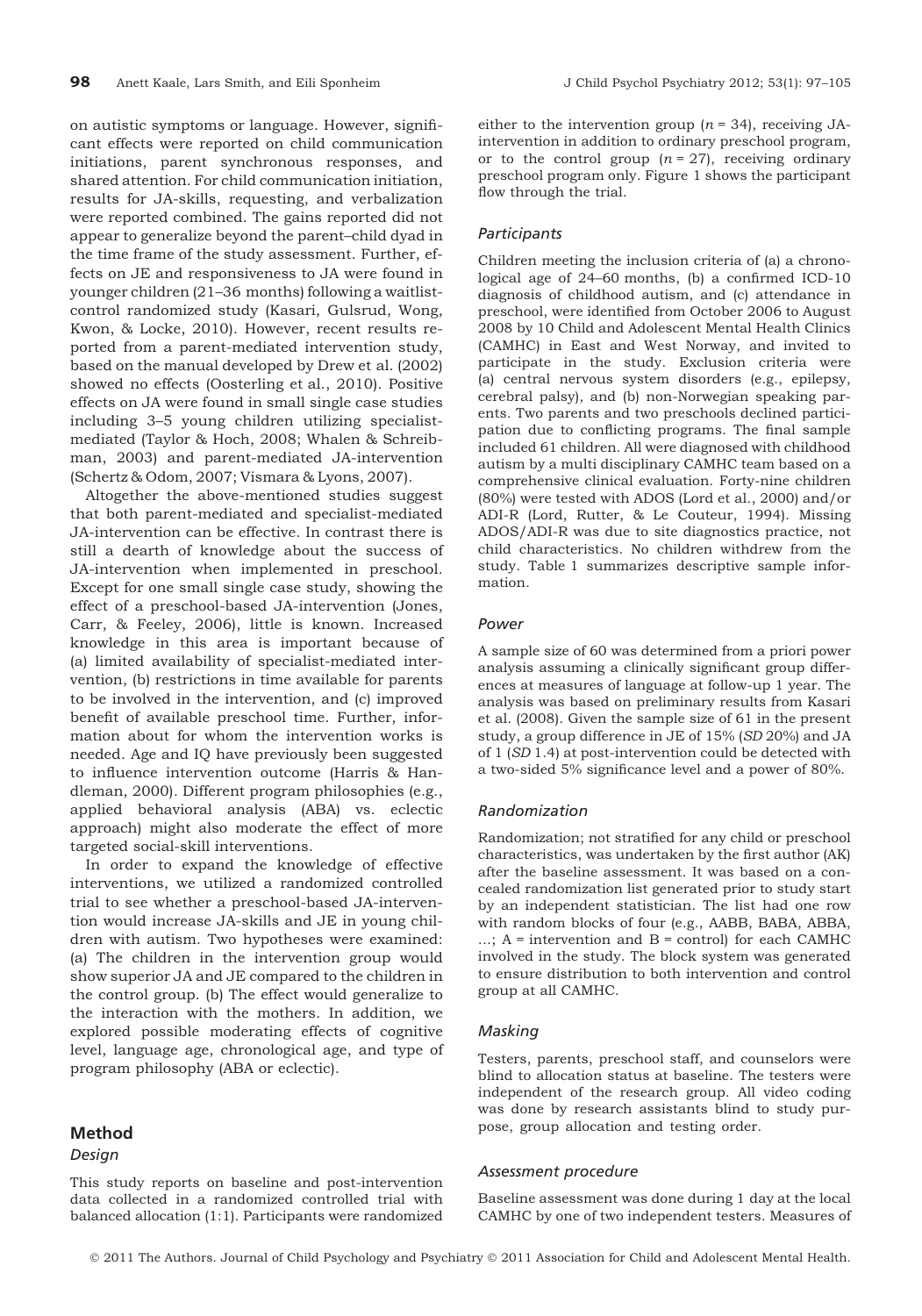

Figure 1 Participant flow through the trial

JA were collected under three conditions; a semistructured test, play with preschool teachers, and play with mothers. JE was measured during the same two play sessions. The children were also tested with measures of developmental abilities and language. Prior to baseline assessment, parents completed a demographic questionnaire while preschool staff completed a questionnaire about the preschool program. Identical assessments of JA and JE were repeated in the preschools by the same tester at post-intervention.

#### Instruments

Developmental level at baseline was tested with Mullen Scale of Early Learning (MSEL; Mullen, 1997). Fortythree children (70%) scored below the norm-referenced T-scores on one or more of the MSEL scales. Therefore, a developmental quotient (DQ) was computed based on the mean of mental age on the four subscales divided by chronological age. The Norwegian standardization of Reynell Developmental Language Scale (Hagtvet & Lillestøen, 1985) was used to assess receptive and expressive language. For children scoring below basal level (< stanine 4 for 1.5 years) on the receptive or expressive scales (15/22 children respectively), scores on the MSEL language scales were used to calculate

language level. This was justified by high correlations between raw scores on the Reynell and the MSEL language scales for receptive language  $(r = .97)$  and expressive language  $(r = .94)$ .

Early Social Communication Scale (ESCS; Mundy et al., 2003) was used to measure JA at baseline and post-intervention. The child was seated at the table. The experimenter presented a set of toys, one at the time. The interaction was videotaped and coded. For the present study, the variable used was frequency of child initiated higher order JA which included all pointing and showing to share. The intra-class coefficient (ICC; two way mixed model – absolute agreement, single measures) between two raters was .68 based on 22% (27/ 122) of the ESCS tapes.

Preschool teacher–child play (Bakeman & Adamson, 1984) was used to assess both JA and JE at baseline and post-intervention. Dyads were given a standard set of toys and instructed to play as they typically would do, and then video taped for 10 min. First, the duration of six mutually exclusive engagement states (unengaged, on-looking, person engagement, object engagement, supported JE, and coordinated JE) was coded. Supported and coordinated JE were characterized by the child and the preschool teacher being actively involved in the same object or event. During supported JE the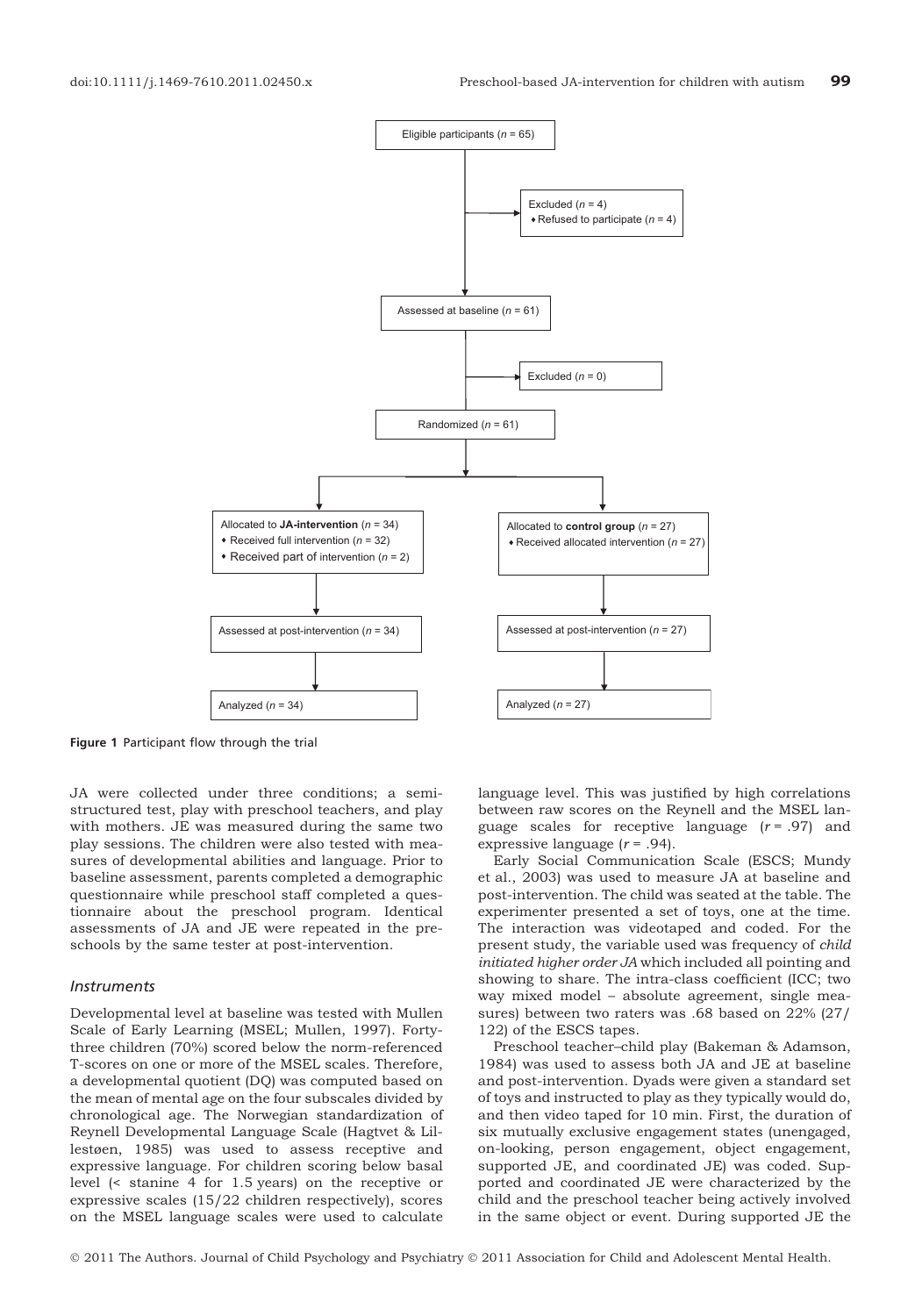|  | <b>Table 1</b> Baseline characteristics and preschool program for |  |  |
|--|-------------------------------------------------------------------|--|--|
|  | the joint attention-intervention group and the control group      |  |  |

|                                                    | $JA-$        |             |                         |
|----------------------------------------------------|--------------|-------------|-------------------------|
|                                                    | intervention | Control     |                         |
|                                                    | group        | group       |                         |
|                                                    | $n = 34$     | $n = 27$    | $p$ -value <sup>5</sup> |
| <b>Child characteristics</b>                       |              |             |                         |
| Chronological age                                  | 47.6 (8.30)  | 50.3(8.3)   | .217                    |
| Gender (male/female)                               | 26/8         | 22/5        | .873                    |
| Mental age <sup>1</sup>                            | 25.6 (10.8)  | 30.3(12.0)  | .116                    |
| Developmental quotient <sup>1</sup>                | 53.3 (19.2)  | 59.9 (19.7) | .196                    |
| Receptive language age $^2$                        | 21.0 (10.3)  | 25.8 (11.7) | .095                    |
| Expressive language age $^2$                       | 18.8 (10.5)  | 24.9 (12.8) | .047                    |
| Socioeconomic status <sup>3</sup>                  | 3.2(1.3)     | 3.5(1.0)    | .331                    |
| Preschool program                                  |              |             |                         |
| Preschool placement                                |              |             | .905                    |
| Mainstream preschool                               | 30 (88%)     | 24 (89%)    |                         |
| ASD-unit in mainstream<br>preschool                | 2(6%)        | 2(7%)       |                         |
| ASD preschool                                      | 2(6%)        | 1(4%)       |                         |
| Program philosophy                                 |              |             | .390                    |
| ABA-based program                                  | 20 (59%)     | 12 (44%)    |                         |
| Eclectic program                                   | 14 (41%)     | 15 (56%)    |                         |
| Hrs/week in preschool                              | 36.4 (5.7)   | 38.4(3.6)   | .105                    |
| $1:1$ training hrs/week                            | 11.0(5.2)    | 10.7(6.9)   | .872                    |
| 1:1 support in group<br>hrs/week                   | 19.2 (7.6)   | 19.0 (7.3)  | .928                    |
| Ordinary group hrs/week                            | 6.1(7.9)     | 10.0 (7.7)  | .082                    |
| Teacher years of autism<br>experience <sup>4</sup> | 1.2(1.2)     | 1.6(2.9)    | .968                    |

JA: joint attention; ASD: autism spectrum disorders; ABA: applied behavioral analysis.

<sup>1</sup>Mullen Scale of Early Learning (MSEL). <sup>2</sup>Reynell; for scores <4 stanine for 1.5 years based on MSEL. <sup>3</sup>mean mother/father education level [1 (elementary school) to 5 (>4 years University)]. <sup>4</sup>including the time working with the study child. <sup>5</sup>based on  $\chi^2$ , Z or F statistics.

child did not overtly acknowledge the preschool teacher, while during coordinated JE both the child and the preschool teacher were actively coordinating their attention to the shared object or event and each other. Duration of preschool teacher–child JE was calculated from percentage of total time (subtracting time out of camera) in supported and coordinated JE combined. Second, frequency of child initiated higher order JA (show, point and give) was coded. Only spontaneous JA initiations, not initiations prompted by adult verbalizations (e.g., 'Give me') or gestures (e.g., holding out hand), were included. Further, initiation of requesting gestures (e.g., point to get) was not included. ICC was .91 for JE and .62 for child initiated higher order JA based on 17% (21/121) of preschool teacher–child play. To assess generalization of intervention effect, the same procedure was followed for mother–child play. This generated two new variables; duration of mother–child JE and frequency of child initiated higher order JA. ICC was .80 for JE, and .79 for child initiated higher order JA based on 16% (19/120) of mother–child play.

Last, to control for a potential difference in JE duration due to group differences in baseline to postintervention change in preschool teacher or mother initiation, all the play tapes were coded for initiation of JE. For each JE episode the preceding three seconds

were evaluated to establish who initiated the JE episode by, for example, naming a toy, commenting on a toy, or introducing a toy. Frequency of child, mother and preschool teacher initiations were then calculated.

## Preschool program

Norwegian community preschools provide full day professional early childhood education and care for almost 90% of all children aged 1–5 years. The vast majority of children with autism are served in these mainstream preschools. They receive 1:1 support and systematic training in areas such as communication and social skills, based on either an ABA or an eclectic approach. The preschools are typically serving only one child with autism, and have little or no prior experience with autism but receive some guidance from a CAMHC autism expert. A minor fraction of children with autism are served in small autism spectrum disorders (ASD)-units within mainstream community preschools (for 2–3 children with autism) or in ASD-preschools. Services other than special education (e.g., speech therapy, occupational therapy, or physical therapy) are rare. If provided, these services are given within the preschool. The distribution of preschool placement, preschool hours per week, program philosophy, and preschool teacher experience with autism across the intervention and control group is presented in Table 1.

#### Intervention procedure

A modification of the JA-intervention manual developed by Kasari (Kasari et al., 2006) was used in the study. The focus of the intervention was on increasing child initiation of higher order JA (show, point, give). Alternating gaze was not targeted directly in the intervention, only in combination with the other JA-skills. The starting point of the intervention was individualized, based on the child's baseline level of JA. The intervention strategies relied on a combined developmental and behavioral model. The JA-intervention lasted 8 weeks with two daily (5 days a week) intervention sessions, with an intention to provide a total of 80 sessions. Each session was 20 min; 5 min of table top training priming for the targeted JA-skill, and 15 min of floor play focusing on generalization of the skills within an optimized engagement setting.

During tabletop training the child was given 9–12 opportunities to initiate the targeted JA-skill within playful adult driven activities. Teaching opportunities to encourage JA initiation were created by using interesting toys (or objects), presenting the toys in, for example, a bag, or hided to encourage JA initiation, prompting JA initiation when necessary by, for example, asking 'What do you have?', modeling JA, or physical prompting, and by preschool teacher exaggerating the interest in the shared toy. Brief moments of shared interest in the toys were established following each spontaneous or prompted child initiated JA as the preschool teacher joined the child's toy focus. Since the toys were appealing to the child, shared interest usually depended merely on the adult joining in. Example of a teaching trial: The preschool teacher holds a bag with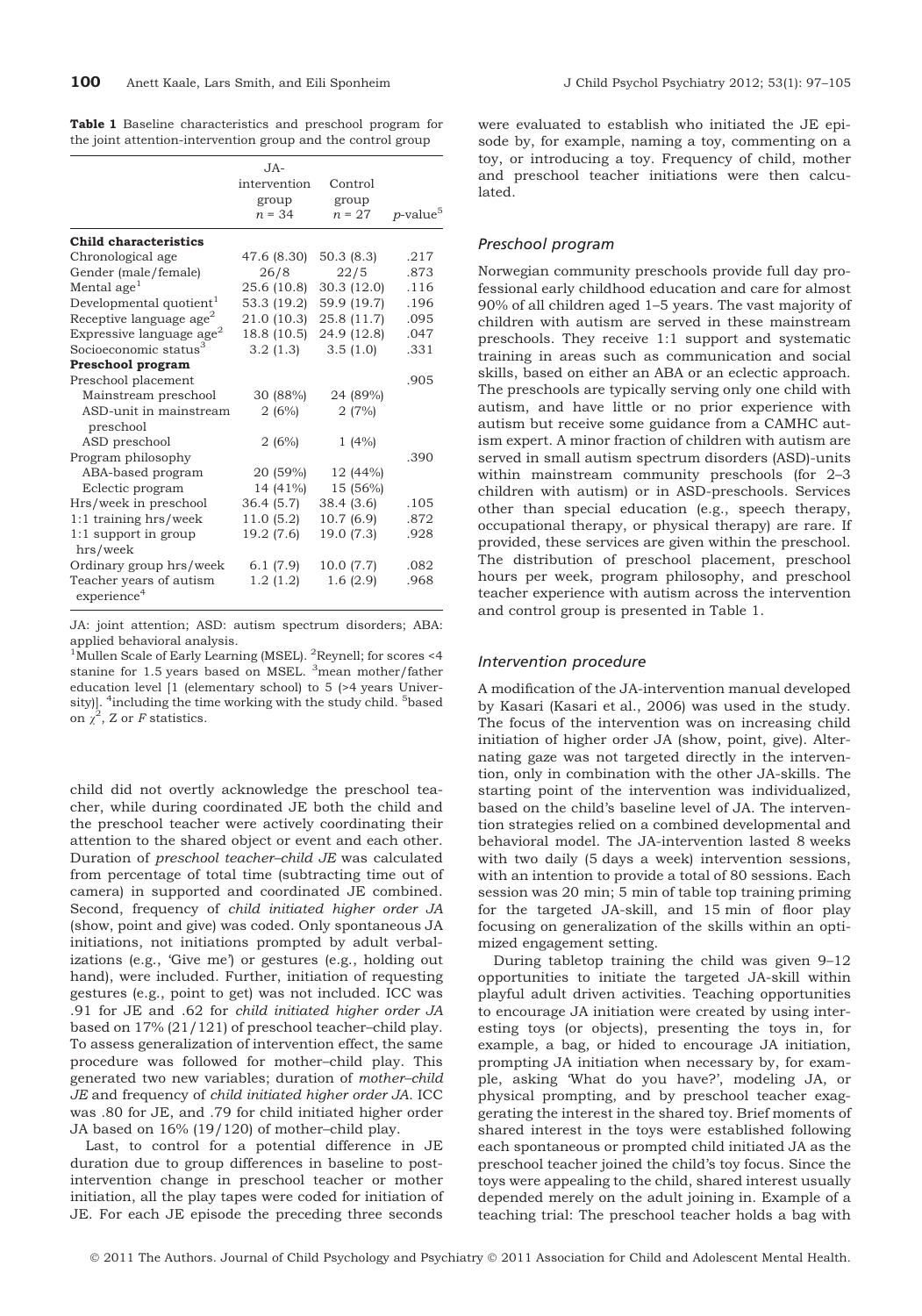fun toys in front of the child. The child pulls out a car, and shows it to the preschool teacher; with prompt if necessary. The preschool teacher responds enthusiastically, 'Yeah, nice car!', and joins the child in play with the car for a few seconds. So, 'Bye, bye car'. Then the next trial starts. In contrast to table top training floor play was child driven. Strategies applied included, for example, facilitating JE, following the child's lead, creating play routines, talking about what the child was doing, prompting JA-skills, and responding to JA.

The intervention was delivered in a separate room in the preschool by 34 preschool teachers involved in the children's regular preschool program (23 with a bachelors degree in education or social science/6 with vocational education/5 with no formal training). The preschool teachers had no prior knowledge of JA-intervention. Eighteen counselors from the CAMHC, all with a degree in special education, psychology or social science, and an average of 11 years  $(SD = 6)$  of experience with autism, provided weekly supervision to the preschool teachers. AK participated during supervision sessions two and five. Prior to study start, all the CAMHC counselors attended a 3-day training to learn the intervention method. Five rehearsal seminars were held during the study. As the children were randomized to intervention, the preschool teacher participated in a six hour didactic training provided by the counselor. The training was based on a script developed by AK covering the concepts of JA, JE, and the intervention procedures. Parents of children in the intervention group were invited to sit in during the didactic training. Mothers of 20 children (59%) participated. Parents were not involved in the implementation of the intervention. The parents' possible use of the intervention principles at home was not monitored.

The children completed an average of 75 (SD = 10) of the intended 80 intervention sessions. Some sessions had to be canceled due to, for example, sickness. In some instances these sessions could not be compensated prior to the end of the preschool year. In two situations the intervention was terminated after 33/35 sessions because the preschool/parents withdrew the child from the intervention. However, these children participated in follow-up assessment. There were 59 preschools involved in the study, and one JA-intervention provider per child in the intervention group. None of the preschools provided programs for both intervention and control group children. Thus, treatment contamination was unlikely.

To evaluate the preschool teachers' adherence to the intervention manual, all counselors completed weekly fidelity checklist while observing an intervention session during the supervisions; 10 items for tabletop training and 14 items for floor-play. AK completed the same fidelity ratings of the preschool teachers while participating in the supervision in the preschool during intervention-week 2 and 5. Examples of fidelity items for table top training were behavior objective is clear, appropriate prompt is used when needed, JA is reinforced with natural interaction, variety of toys and activities are used, and for floor play adult follow child's lead, adult imitate child's play behavior, adult show positive affect, and adult response are contingent on the child's activities. Across the 34 preschool teachers,

mean fidelity for the 8 weeks was 85% (range 58%– 100%) for tabletop training, and 83% (range 62%– 100%) for floor-play. A gradual improvement in fidelity was seen from intervention-week 1 to 8 (table top: week  $1 = 70\%$ , week  $5 = 85\%$ , and week  $8 = 91\%$ , floor play: week 1 = 70%, week 5 = 88%, week 8 = 92%). Reliability of fidelity was assessed by comparing the fidelity ratings done by AK to the concurrent fidelity ratings done by the counselors. Results of this analysis revealed a fair reliability (ICC= .68).

#### Ethics and trial registration

The study was approved by The Norwegian National Committees for Research Ethics and Oslo University Hospital research ethics committee. Written consent was obtained from both parents and preschools. The study was registered with clinicaltrials.gov: NCT00378157.

#### Statistical analyses

Statistical analyses were preformed with SPSS 16.0 and R (R Development Core Team, 2010). To determine if the two groups differed on background variables, baseline level of the outcome variables, and preschool programs, t-tests, Mann-Whitney U tests, and chisquare tests were carried out. Effects of the intervention on three of the outcome variables; frequency of child initiated higher order JA during ESCS, mother– child play, and preschool teacher–child play, were evaluated with Poisson regression models to account for the positively skewed count variables. Quasi–Poisson models were used to make allowance for any over dispersion (Hoef & Boveng, 2007). Effects of the intervention on the two outcome variables; duration of JE during mother–child and preschool teacher–child play, were evaluated by analysis of covariance (ANCOVA). All the analyses used a strict intention-totreat approach. The baseline scores of the outcome were added to the models as a covariate. The impact of the intervention was assessed by estimation of either percentage differences or event ratio (ER); both with 95% confidence interval (CI). Effect sizes for baseline and change scores (post-intervention scores minus baseline scores) were measured as Cohen's d. Possible moderator effects were explored with separate ANCO-VA's and quasi-Poisson regression models including group\*moderator. The four moderators tested were chronological age, cognitive level, language age, and program philosophy.

#### Results

#### Preliminary analyses

As presented in Table 1, the groups did not differ significantly on the background variables chronological age, gender, socioeconomic status, mental age and DQ. However, the JA-intervention group performed significantly poorer on expressive language compared to the control group; the difference did not attain statistical significance for receptive language. There were no statistically significant group differences on type or content of preschool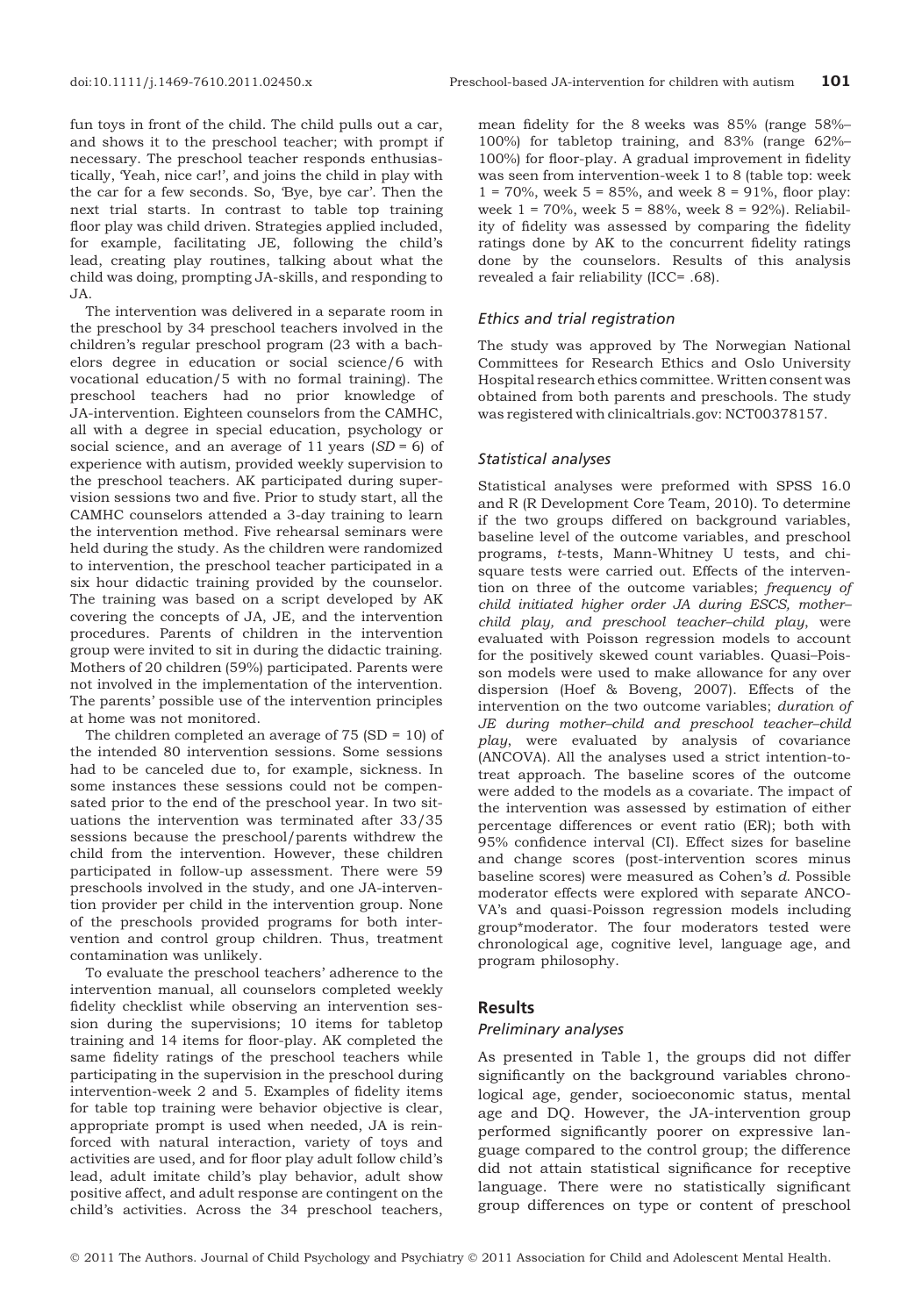program ( $p = .127$  to .614); neither on any of the outcome variables at baseline ( $p = .393$  to .950).

## Effect on JA and JE during preschool teacher–child play

As shown in Table 2, there was a statistically significant effect of JA-intervention on frequency of JA-skills during preschool teacher–child play at post-intervention (adjusted group difference = 1.506,  $t(1, 59) = 2.147$ ,  $p = .036$ . Adjusted ER showed that children in the JA-intervention group were almost five times more likely to demonstrate initiation of JA-skills during the 10 min play with preschool teachers as compared to the children in the control group (ER =  $4.51$ ,  $95\%$  CI = 1.14, 17.84). Effect size was moderate  $(d = .44)$ . There was no statistically significant effect of intervention on duration of JE during preschool teacher–child play at post-intervention  $(F(1, 60) = .391, p = .534)$ .

## Effect on JA and JE during mother–child play

There was a statistically significant effect on duration of JE during mother–child play at post-intervention  $(F (1, 59) = 6.271, p = .015)$ . After adjusting for baseline JE the children in the JA-intervention group were on average 12.2% longer in JE with their mothers compared to the children in the control group  $(95\% \text{ CI} = 2.4, 22.0)$ . Effect size was moderate  $(d = .67)$ . There was no conventional statistically significant effect of JA-intervention on frequency of JA-skills during mother–child play at post-intervention (adjusted group difference = .556,  $t(1, 58)$  = 1.727,  $p = .090$ ). However, adjusted ER indicated that children in the JA-intervention group were almost two times more likely to demonstrate initiation of JA-skills during interaction with mothers compared to the children in the control group  $|ER = 1.74, 95\% CI = 0.93, 3.27$ .

## Effect on frequency of JA during ESCS

There was no statistically significant effect of JAintervention on frequency of initiation of JA-skills measured by ESCS at post-intervention (adjusted group difference =  $-.004$ ,  $t(1, 59) = -.011$ ,  $p = .992$ ). Adjusted ER indicated that children in the control group were equally likely to show JA-skills at postintervention ESCS as the children in the JA-intervention group (ER = 1.00, 95% CI = .45, 2.20).

## Additional analyses

Because the JA-intervention group had significantly lower expressive language age at baseline, all the main analyses were repeated adding expressive language as a covariate. The inclusion of expressive language in the models did not change the results. Further, there was no significant difference between the control and intervention group in change from baseline to post-intervention in frequency of child initiation of JE during mother-child play;  $t(57) = .373$ ,  $p = .711$ , child initiation of JE during preschool teacher–child play;  $t(57) = -1.007$ ,  $p = .318$ ), preschool teacher initiation of JE  $(t(57) = -.439, p = .663)$ , or mother initiation of JE ( $t(56)$  = .282,  $p$  = .779). There were no significant effects on the five outcomes of mother participation in initial training ( $p = .25$  to .90), number of intervention sessions completed  $(p = .17)$  to .96), preschool teachers years of experience with autism  $(p = .20 \text{ to } .68)$ , and fidelity of treatment  $(p = .39 \text{ to } .68)$ .92).

## Exploratory moderator analyses

Chronological age, language age (composite of expressive and receptive language age), DQ, and program philosophy (ABA or eclectic approach) did not moderate the effect of the JA-intervention.

| Table 2 Joint attention and joint engagement at baseline and post-intervention for the two groups |  |
|---------------------------------------------------------------------------------------------------|--|
|---------------------------------------------------------------------------------------------------|--|

|                                  | $n$ JA/C<br>baseline<br>post | JA-group                |                         | Control group           |                         |                                 |                                    | Between groups*   |                                                     |
|----------------------------------|------------------------------|-------------------------|-------------------------|-------------------------|-------------------------|---------------------------------|------------------------------------|-------------------|-----------------------------------------------------|
|                                  |                              | Pre<br>mean<br>(SD)     | Post<br>mean<br>(SD)    | Pre<br>mean<br>(SD)     | Post<br>mean<br>(SD)    | Diff.<br>ES <sup>5</sup><br>pre | Diff.<br>ES <sup>5</sup><br>change | <i>p</i> -value   | Post-score<br>diff.<br>(95% CI)                     |
| JA during ESCS                   | 34/27                        | 1.3                     | 1.6                     | 1.3                     | 1.6                     | $\cdot$ <sup>0</sup>            | .04                                | .99 <sup>1</sup>  | $1.0^{3}$                                           |
| JA during teacher-child play     | 33/27<br>34/26               | (2.8)<br>.7             | (2.6)<br>1.8            | (1.8)<br>.4             | (2.2)<br>.4             | .25                             | .44                                | .036 <sup>1</sup> | $(.5-2.2)$<br>$4.5^3$                               |
| JE during teacher-child play (%) | 34/27<br>34/26               | (1.3)<br>53.1           | (3.2)<br>56.0           | (1.1)<br>58.0           | (.7)<br>62.7            | $-.21$                          | $-.04$                             | $.53^2$           | $(1.1 - 17.8)$<br>$-2.84$                           |
| JA during mother-child play      | 34/27<br>33/26               | (23.1)<br>1.1           | (22.2)<br>2.4           | (23.8)<br>1.4           | (20.9)<br>1.8           | $-.17$                          | .37                                | .09 <sup>1</sup>  | $(-11.7-6.2)$<br>$1.7^{3}$                          |
| JE during mother-child play (%)  | 34/27<br>33/26<br>34/27      | (1.6)<br>45.1<br>(23.4) | (3.6)<br>57.3<br>(22.8) | (2.0)<br>50.2<br>(21.7) | (3.2)<br>49.2<br>(19.9) | $-.23$                          | .67                                | $.015^2$          | $(.9 - 3.3)$<br>12.2 <sup>4</sup><br>$(2.4 - 22.0)$ |

JA: joint attention; JE: joint engagement; C: control group; ESCS: Early Social Communication Scale. \*Adjusted for baseline scores. <sup>1</sup>Quasi-Poisson model. <sup>2</sup>ANCOVA model. <sup>3</sup>event ratio (ER). <sup>4</sup>percentage. <sup>5</sup>Cohen's d.

© 2011 The Authors. Journal of Child Psychology and Psychiatry © 2011 Association for Child and Adolescent Mental Health.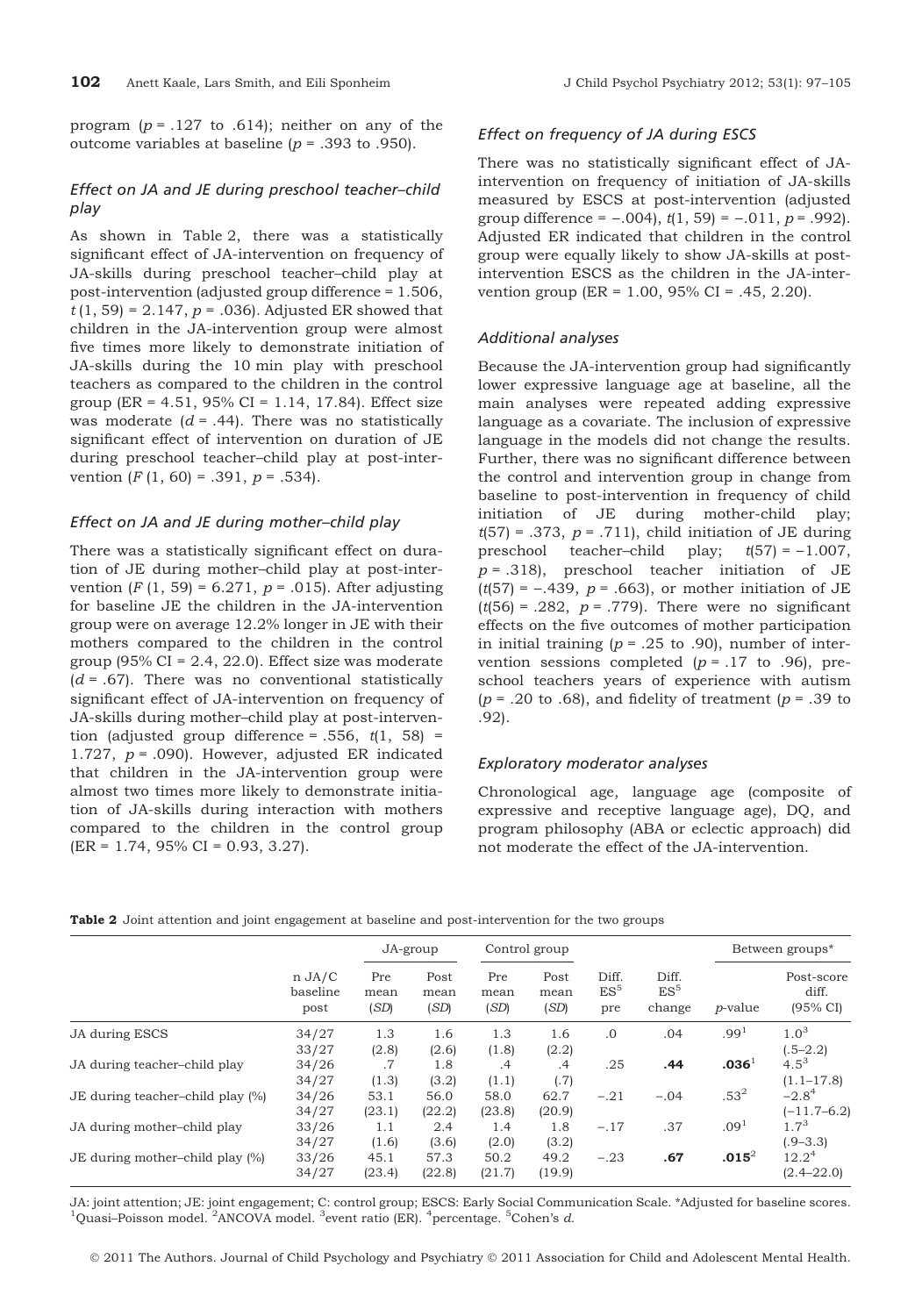## **Discussion**

This randomized controlled trial assessed whether a preschool-based JA-intervention would increase JA and JE in young children with autism using a modified version of a specialist-mediated intervention developed by Kasari et al. (2006, 2008). The children in the JA-intervention group evinced more JA-skills during play with the preschool teachers than the controls. The effect generalized to longer JE with the mothers. There was also a trend towards more JA-skills during play with the mothers. Interestingly, no significant effects were found for frequency of JA-skills on semi-structured tests, or for duration of JE during interaction with the preschool teachers. Altogether the findings suggest that preschool-based JA-intervention can be effective in altering some aspects of core social deficits in autism.

Compared to controls, children in the JA-intervention group were almost five times more likely to show initiation of JA-skills during preschool teacher–child play. This finding is central as few studies report positive effect on JA initiation when separated from responding to JA, and requesting. However, some single case studies of parent-mediated (Schertz & Odom, 2007) and specialist-mediated intervention (Taylor & Hoch, 2008; Whalen & Schreibman, 2003) have shown small effects on JA initiation with the intervention providers. Thus, it seems that targeting core social-skill deficits can lead to increased JA with the intervention provider no matter who it is; the preschool teacher, the mother or the specialist.

No effect was found on JE in preschool teacher– child play. This result led to the query why change was experienced in JA, whereas JE seemed to be unaffected. Maybe the preschool teachers had a stronger focus on finding opportunities to facilitate JA, compared to providing the responsive and reciprocal support required for JE. If true, this may be a dilemma when combining strategies from both behavioral and developmental theories; one more skill-oriented and one more relationship-oriented. This argument is supported by more developmentally oriented interventions showing positive effect on JE (Green et al., 2010; Kasari et al., 2010).

Even though the children did not clearly generalize learned JA-skills to the mother–child interaction, there was a significant increase in JE in the mother– child play. The children in the intervention group showed an increase of 10% in duration of JE from baseline, compared to a decrease of 2% in the control group. As there were no differences between the control and intervention group in frequency of mother initiation of JE, the increased duration of JE might be explained by the children's newly improved social orientation; a change that in turn may elicits more sustained engagement from mothers. Thus, there might be a bidirectional effect between the children and the mothers (Sameroff & Mackenzie,

2003). Further, this finding points to a generalization to familiar persons not involved in the intervention. This discovery is rare, as only Kasari et al. (2006) have been able to show generalization of JA or JE beyond the intervention provider .

It has been suggested that JE forms a rich interactive context contributing to JA development (Bakeman & Adamson, 1984). This is explained by the adult scaffolding a joint focus during JE, and hence stimulating the child's awareness of social attention coordination (Mundy & Sigman, 2006). However, the above findings suggest that the link from JE to JA is somewhat unclear, as the improvement in JA during preschool teacher–child play was not associated with concurrent changes in JE. This indicates that additional factors might be important for JA development. Interestingly, there was an improvement in JE but less clear progress in JA in the mother–child interaction. Maybe a different mindset causes preschool teachers and mothers to interact differently with the children. Possibly preschool teachers in their role as educators are more skill-oriented, while mothers are more relationshiporiented.

We did not find an effect of the intervention on structured assessment of JA. This finding is different from the results reported by Kasari et al. (2006) who found an increase in JA on ESCS. However, the current finding accords with results from studies of parent-mediated intervention (Green et al., 2010; Oosterling et al., 2010). Only the specialist-mediated intervention seemed to have the power to increase JA sufficiently to be captured by more formal testing. Perhaps the severity of the core social deficits requires highly trained professionals to induce changes outside familiar persons and situations. Nevertheless, it is possible that children receiving intervention from less skilled providers will need more intervention time. An alternative explanation is that the specialist-mediated intervention targeted JA directly (Kasari et al., 2006), whereas the parentmediated interventions focused on social-communication more broadly (Green et al., 2010). However, this would not account for the negative result on ESCS in the present study, as we also targeted JA directly.

The analyses revealed no significant moderator effects which suggest that the JA-intervention might be effective for children with various language and developmental levels, across the 2–4 year age range, and in combination with both ABA-based and more eclectic programs. These are all important results when one seeks interventions to be used in a heterogenic preschool setting. However, due to power issues, these findings should be considered exploratory, to be reassessed in later studies. Future JA-intervention studies may also want to examine toy play and social approach behavior as these are found to moderate intervention outcome (Sherer & Schreibman, 2005).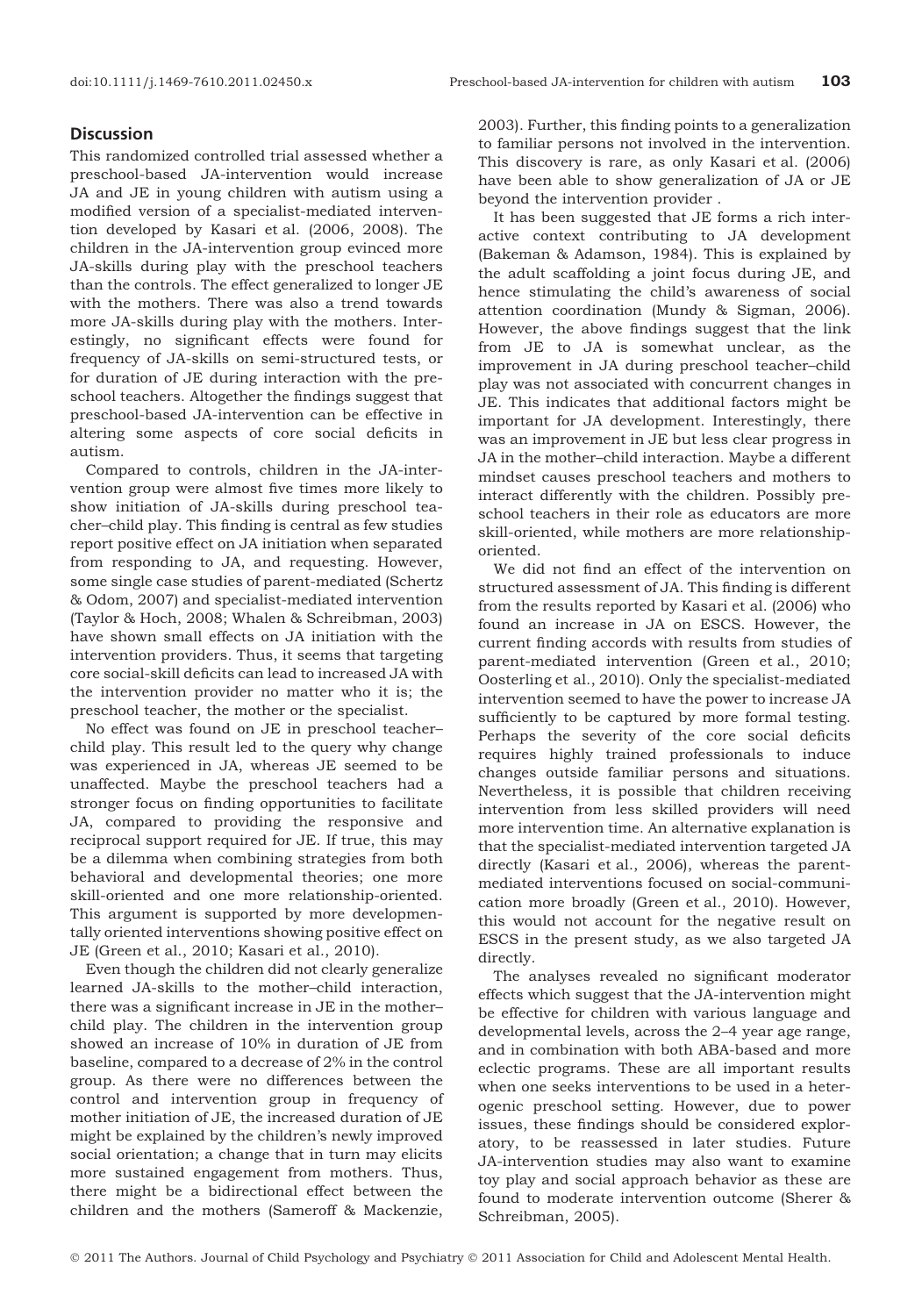The validity of the present results is strengthened by randomization, a large sample, independent assessors, blind raters, assessment of generalization, and no drop-out. Other assets are the use of an intervention manual, training of the intervention providers, and continued counseling; which are all elements facilitating good intervention adherence (Perepletchikova & Kazdin, 2005). There are also some limitations. The present study reports results on initiation of higher order JA-skills combined (show, point, and give), while, for example, Kasari et al. (2006) report separate results for alternating gaze, show, and point. When comparing the results it is important to recognize that although the JA concepts are strongly related, they are not identical. Further, lack of diagnostic confirmation by the research group might have diluted the sample. However, the diagnostic process in Norway includes multiple professionals, multiple observations (often in both clinic and preschools), and interviews with parents. In addition most participants were assessed by ADOS and/or ADI-R, confirming scores above the cut-off for childhood autism. Additionally, while including 59 mainstream preschools, the heterogeneity in, for example, teaching approach and staff is large. Thus, controlling for all moderating variables is impossible. On the other hand, the heterogeneity is an advantage to the external validity of the study.

In summary, this is the first randomized controlled study investigating the effect of a preschool-based JA-intervention. The results of the study are expanding the knowledge from earlier specialistmediated and parent-mediated studies. The relatively short preschool-based intervention of 8 weeks by preschool teachers with no prior experience with JA-intervention was improving some core behavioral signs of autism. However, further studies are needed to assess whether these initial changes will elicit positive long term changes in other areas. Additionally, larger studies are needed to fully investigate moderator and mediator effects. New studies might also want to put more emphasis on floor play strategies when training preschool teachers, to possibly encourage more growth in JE. A combined intervention paralleling both preschool-based and parent-mediated JA-intervention might solve some generalization problems. Parent-mediated JA-intervention should probably be seen as complementary to accessible and good preschool-based JA-intervention. Last, more research looking into JA and JE in different context are needed to better understand the link between them.

## Acknowledgements

This study was supported by grants from South-Eastern Norway Regional Health Authority, and Centre for Child and Adolescent Mental Health, Eastern and Southern Norway. The authors gratefully acknowledge the participating parents, children, preschools teachers, and collaborating CAMHC. We also thank Connie Kasari for generously sharing her experience and material. Further, thanks to testers and research assistants for their contributions.

#### Correspondence to

Anett Kaale, Division of Mental Health and Addiction, Oslo University Hospital, P.O. Box 26 Vindern, 0319 Oslo, Norway; Tel: +47 23492225; Email: anett. kaale@r-bup.no

## Key points

- Deficits in JA and JE are core problems in children with autism, and affect language and social development.
- Earlier studies suggest that parent-mediated and specialist-mediated JA-intervention may improve JA and JE.
- This is the first randomized controlled trial of a preschool-based JA-intervention.
- Results showed that the preschool-based JA-intervention was effective in increasing JA, and that the effect generalized to increased JE with mothers.
- JA-intervention might be a valuable addition in established preschool programs for children with autism.

#### References

- Adamson, L.B., Bakeman, R., Deckner, D.F., & Romski, M. (2009). Joint engagement and the emergence of language in children with autism and Down syndrome. Journal of Autism and Developmental Disorders, 39, 84–96.
- Aldred, C., Green, J., & Adams, C. (2004). A new social communication intervention for children with autism: Pilot randomised controlled treatment study suggesting effectiveness. Journal of Child Psychology and Psychiatry, 45, 1420–1430.
- American Psychiatric Association. (1994). Diagnostic and statistical manual of mental disorders: DSM-IV (4th edn). Washington, DC: American Psychiatric Association.
- Bakeman, R., & Adamson, L.B. (1984). Coordinating attention to people and objects in mother-infant and peer-infant interaction. Child Development, 55, 1278–1289.
- Charman, T., Baron-Cohen, S., Swettenham, J., Baird, G., Drew, A., & Cox, A. (2003). Predicting language outcome in infants with autism and pervasive developmental disorder. International Journal of Language and Communication Disorders, 38, 265–285.
- Chiang, C.H., Soong, W.T., Lin, T.L., & Rogers, S.J. (2008). Nonverbal communication skills in young children with autism. Journal of Autism and Developmental Disorders, 38, 1898–1906.
- Drew, A., Baird, G., Baron-Cohen, S., Cox, A., Slonims, V., Wheelwright, S. … Charman, T. (2002). A pilot randomised control trial of a parent training intervention for pre-school children with autism. Preliminary findings and methodological challenges. European Child and Adolescent Psychiatry, 11, 266–272.

© 2011 The Authors. Journal of Child Psychology and Psychiatry © 2011 Association for Child and Adolescent Mental Health.